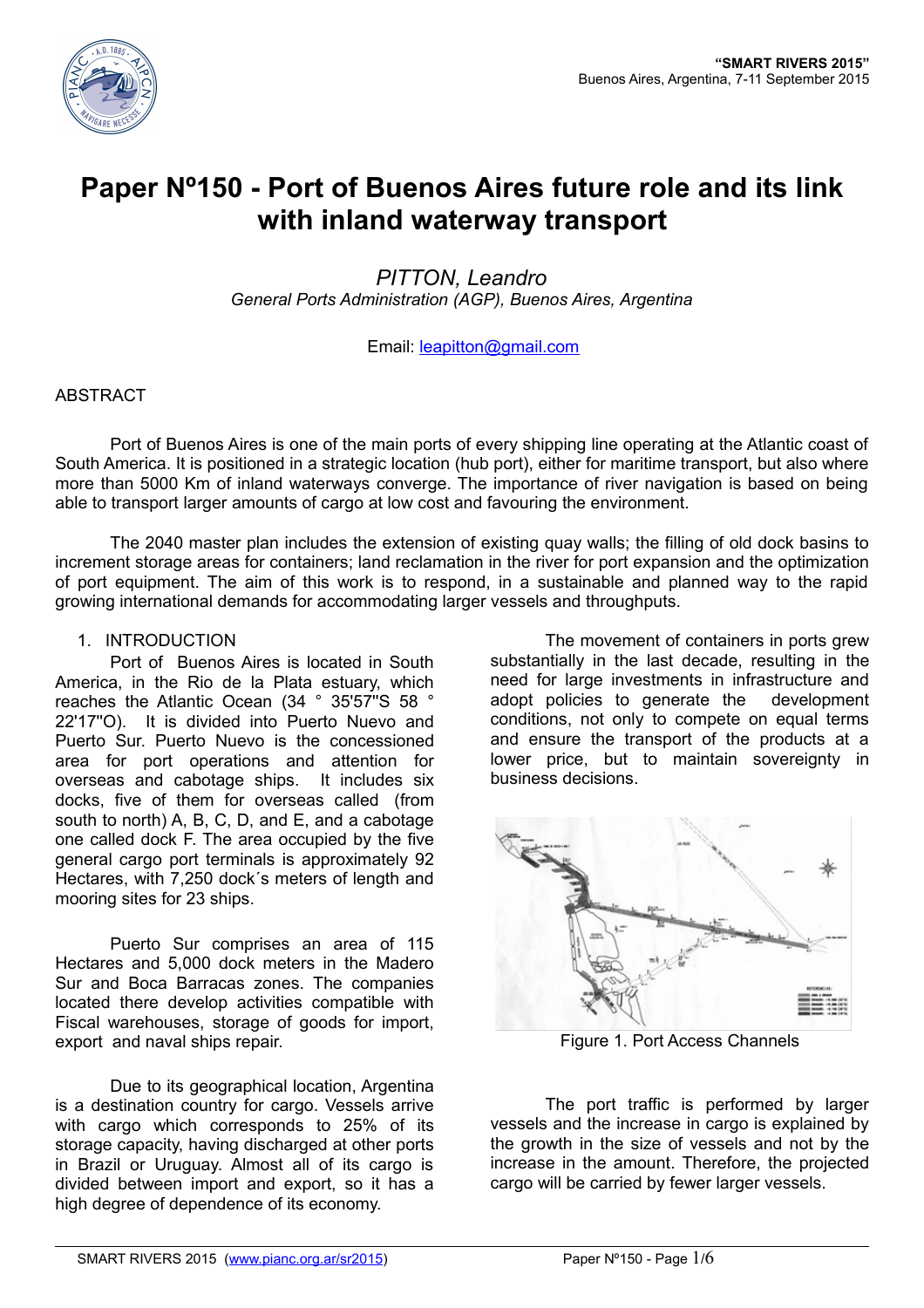

| Año  | <b>Bugue</b>    | Loa | в    | <b>DWT</b> | <b>TEUs</b> |
|------|-----------------|-----|------|------------|-------------|
| 2004 | Laust Maersk    | 266 | 37.3 | 63.000     | 4,500       |
| 2005 | Monte Rosa      | 272 | 40.0 | 65,000     | 5,560       |
| 2008 | Río de la Plata | 286 | 40.0 | 80.000     | 5,900       |
| 2010 | Santa Clara     | 300 | 43.2 | 90.000     | 7.100       |
| 2011 | Maersk La Paz   | 300 | 45.2 | 94.000     | 7.450       |
| 2012 | Cosco Vietnam   | 334 | 42.8 | 102.000    | 8.200       |
| 2013 | Cap San Nicolás | 333 | 48.2 | 124.000    | 9.600       |

Figure 2. Maximum vessel: year, DWT, Loa, B, DWT and TEUs.

Since 2004 to present (comparing the Laust Maersk vessel with Cap San Nicolas vessel) it has observed an increase of 113.33% in this capacity and a growth of 96.82% in tons of deadweight.

Maersk Line suggests the arrival of New Panamax vessel in the year 2018-2019 and other vessels like "Triple E" in 2021- 2025. However, in this letter he clarifies: *"The growth of the ships will be subject to the evolution of markets and to the facilities of the Port of Buenos Aires and waterways of the Rio de la Plata that enable a safe entry and exit, and in a reasonable transit time".*

The facilities of the Port and Waterways for these vessels is the primary objective of the forthcoming reforms carried out in the port.

#### 2. DEVELOPMENT

#### 2.1. Waterways

In order to calculate waterways and port infraestructure, three study vessels have been selected (average, design and maximun). The average vessel is the one that enters Port of Buenos Aires more often, the design vessel will be used as a project parameter of the areas and waterways for the purpose of its sizing, and the maximun vessel is the one of larger size in the distribution considered to determine the magnitude of the existing limitations and/or restrictions in the port operative conditions (navigable areas and mooring posts), measured according to the design vessel.

**Average Vessel:** 4th Generation – "RIO DE LA PLATA" - 5,900 TEUs.

Lenght =  $287 \text{ m}$ Breadth =  $40 \text{ m}$  (16 rows) 80.000 tons of deadwight

Buenos Aires, Argentina, 7-11 September 2015

**Design Vessel:** 6th Generation – "MSC ALEXANDRA" - 14,000 TEUs

Lenght =  $365.5$  m Breadth= 51,20 m (20 rows) 165.300 tons of deadwight

**Maximum Vessel:** 7th Generation – "EMMA

MAERSK" - 15,500 TEUs Lenght= 397 m Breadth= 56 m (22 rows)

- 2.2. Waterways operative dimensions and maneuvering circle
- 2.2.1. Access waterways

The minimun bottom width is calculated using the suggested "APPROACH CHANNELS, A GUIDE FOR DESIGN" (PIANC, 1997). This width must extend from the sea entry in the Alfa zone (Km 239,100) to the Port Entrance (Km 0,800).

Unidirectional waterway (outer)

- 1. Wbm =  $1.3 * M = 66,56 m$
- 2. Vessel Speed = 10 nudos (moderada)
- 3. Transversal currents additional =  $0.2^*M$  = 10,24 m
- 4. Longitudinal currents additional =  $0,1^*M$  = 5,12 m
- 5. Depth additional  $< 1,25 = 0,3 M = 15,36 m$
- 6. Bank clearance green side of channel=  $0.5*M = 25.6 m$
- 7. Bank clearance red side of channel=  $0.5*M = 25.6 m$

#### *MINIMUN BOTTOM WIDTH = 150 M*

2.2.2. Maneuvering circle at the North Outer Port

The maximum diameter of the turning circle that the North Outer Port can bear is of approximatedly 540 meters, with slope 1:4.

This takes into account, on the one hand, the rectification of the first Breakwater and, on the other hand, the operation of the design vessel suggested in the mooring post.

The turning relations reached for the suggested vessels are:

a.1 For an average vessel:  $540$  m / 287 m = 1,88

a.2 For a design vessel: 540 m / 366 m = 1,48

a.3 For a maximum vessel: 540 m / 397 m = 1,36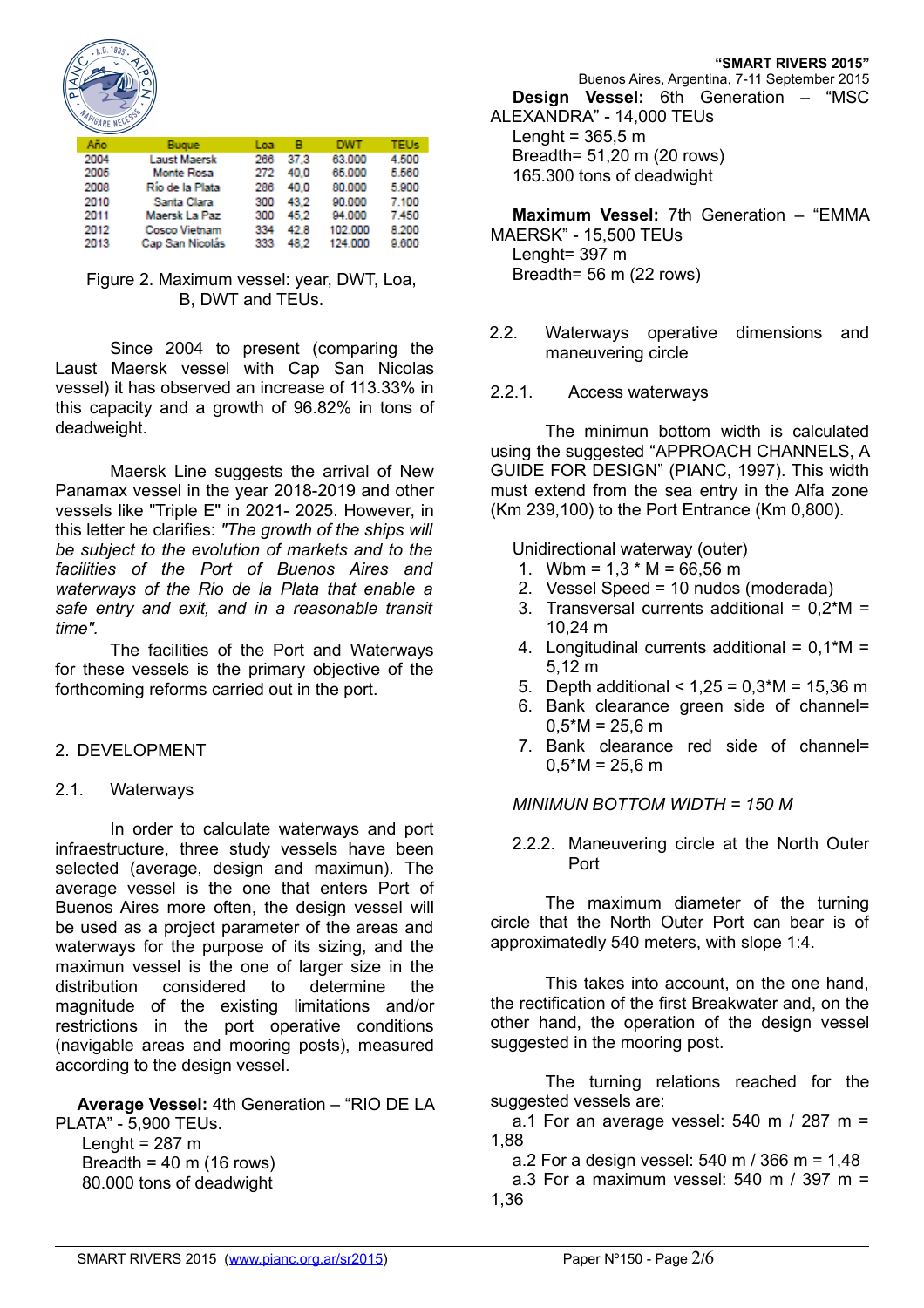

The turning relations reached seem to be lighlty insufficient, specially for the longest vessel. It must be considered that the Turning Circle at the North Outer Port a semi-protected navigable area (although there are shelter constructions, the entrance to the Port allows waves to get in).

Even though waves are decreased in height regarding the outer side of the shelter constructions, due to the diffraction phenomenon, they slighlty condition the operation of the maximum vessel. How much the port operations are affected will depend on the frequency of arrivals.

Figure 3 shows the maneuvering circle suggested in the first place (Ø540) at the North Outer Port, together with a container ship operating in the first Breakwater.



Figure 3. Maneuvering circle

# 2.2.3. Passage Waterway

As it is an interior channel, the passage waterway is protected from waves and partially from currents. However, enough revenge must be adopted in order to keep the navigating vessel away from the riffcliff (to the East) and from possible moored vessels at the new docking front of the first waterbreak (to the West), which takes into consideration the First, Second and Third Waterbreaks together with Docks A and B. The minimun bottom width is calculated using the suggested "APPROACH CHANNELS, A GUIDE FOR DESIGN" (PIANC, 1997).

# Unidirectional waterway (outer)

- 1. Wbm =  $1.3 * M = 66,56 m$
- 2. Vessel Speed = 10 nudos (moderada)
- 3. Transversal currents additional = 0,2\*M  $= 10,24 \text{ m}$

**"SMART RIVERS 2015"**

- Buenos Aires, Argentina, 7-11 September 2015 4. Longitudinal currents additional = 0,1\*M
- $= 5.12 m$
- 5. Depth additional  $< 1.25 = 0.3$ \*M = 15.36 m
- 6. Bank clearance green side of channel=  $0,5^*M = 25,6 \text{ m}$
- 7. Bank clearance red side of channel=  $0.5*M = 25.6$  m

#### *MINIMUN BOTTOM WIDTH= 160 M*

Considering that the current Passage Channel has a bottom width of 180 meters and that (after filling Docks A and B) the waterbreaks and docks front are planned to be used as a mooring post, it is therefore essential to extend the channel at least 50 meters. Such wider part is possible through two construction factors:

a. Movement to the East of the Breakwater;

b. Shortening (to the West) of first and second Breakwaters.

2.2.4. Considerations in relation to the depth of inland waterways

It is essential to deepen the manouvering inland waterways and areas, so as to safely receive the suggested vessels and secure that they are able to transport the amount of cargo requested to arrive in Buenos Aires.

#### 2.2.5. Access waterway

The suggested 14,000 TEUs design vessel of nominal capacity (365.5 meters long and 51.2 meters wide) has a maximum draft ("full load") of 15.50 meters. This draft is reached with a net load (properly distributed) of 140,000 tn (deadweight of 165,000 tn).

To simplify the analisis, it is considered that vessels arriving in Buenos Aires have 30 % of nominal capacity in TEUs (i.e. 4,200 TEUs). When also considering the unitary load of 9 tn/TEU agreed, the net load is of 37,800 tn, over the 140,000 tn maximum (27 %).

Then, by adopting a minimum draft of 9.0 meters (with no paid load but with enough amount of fuel) and considering a lineal variation load vs draft, a draft of approximately 10.77 m is adopted.

To that value we should add:

- 1) Movement vessel by waves:  $0.15$  m (Hs = 1,2 m)
- 2) Static Trim: 0,305 m
- 3) Squat1 = Trim Dinámico + Sinkage = (Barrass 3 a 10 kns) = 0,67 m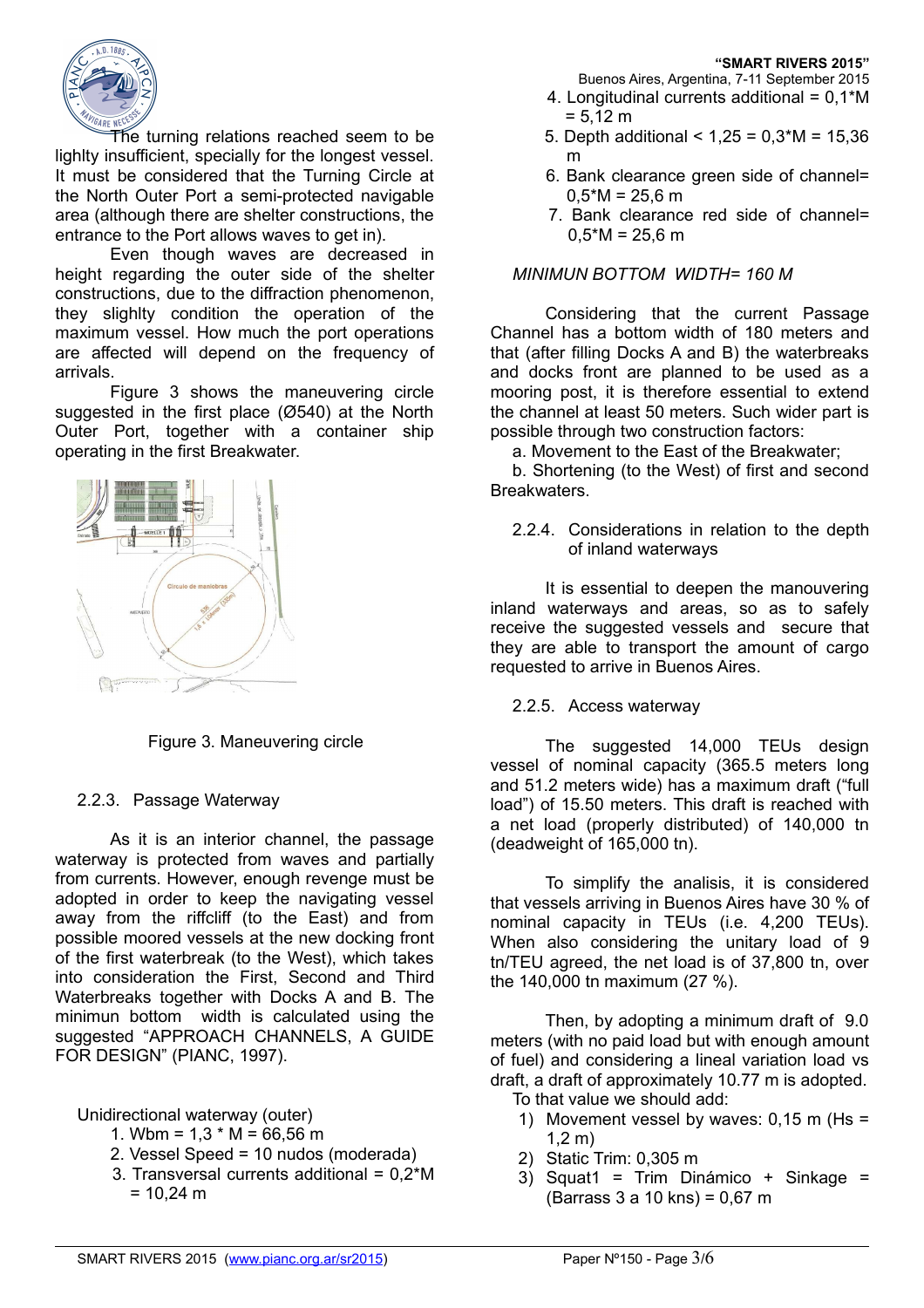

4) Revenge under keel: 0,305 (soft background y low dangerous cargo)

In this way, the final value of the calculated depth is of 12.20 meters (40 feet). This depth shall be kept, together with the calculated navigable width, from the sea entrance (Km 239,100) to the Port Entrance (Km 0,800), and the reference level considered is the Riachuelo's zero.

#### 2.2.6. Turning circle and passage waterway

The design recommendation indicates that for Froude values lower than 0.3 (low speeds) the sinkage effect is insignificant, and one should only consider the static trim and the revenge under keel. Likewise, when the vessel is sailing in protected waters the tide effect is null. Thus, a minimum depth of 11.59 meters (38 feet) is suggested.

# 2.2.7. Docks and docksides

Due to the fact that vessels remain moored and in loading and unloading operations for an average of 36 hours (going through at least 6 cycles of astronomic tide), their buoyancy must be secured during that time, as the contrats between Terminals and Sea Lines specify. For that reason, a two feet deepening of mooring posts is suggested in relation to the minimum available depth in the Maneuvering circle and the Passage Waterway, resulting in an available deepening in dockside of 12.20 metros (40 feet).

# 2.2.8. Sedimentation

The anual sedimentation rate will turn from 3,297,100 to 5,631,500 m3, generating a total increasement of more than 70 %. These are divided into: Docks from 261,800 m3 to 433,800 m3, Passage Waterway from 512,600 m3 to 1,180,000 m3, Outer port from 352,700 m3 to 609,500 m3 and North Waterways and Access from 2,170,000 m3 to 3,670,000 m3.

# 2.3. Port infrastructure

# 2.3.1. Calculation of dock occupation factor

To simplify the analisys, the Port operation was considered globally for 2040 (project horizon), without evaluating the Terminal facilities individually.

 $a = (Q/a)^*$  (t/T)\*(1/N)

 $Q =$  anual load mobilized at the Port: 40,773,190 TN/Year

q = load transported by the average vessel at the Port = 15.930 TN/Vessel

 $T$  = Functioning days per year of the Port as regardsen loading and unloading operations = 330 days/Year

 $N =$  Mooring posts specialized in the loading and unloading of containers = 8

 $t =$  Time the vessel spends in the Port = Tservice + Tinoperative

 $Ts = g/u$ 

 $u = A^*n^*d^*b$ 

A =Hour load mobilized by equipment =  $25$ mov/hour\*18 TN/mov = 450

TN/Hour

 $n =$  Average amount of cranes per site = 3.5 (average value)

d = Hours per day the Port operates in loading/unloading = 24 Horas/día

 $b =$  Efficiency =  $0.9$ Tr =  $0.25$  días

The suggested methodology indicates a Dock Occupation Factor of 0.7 in 2040. This value is acceptable, according to the chart provided by Port Management, United Nations Conference on Trade and Development (UNCTAD) in collaboration with International Association of Ports and Harbors.

| Q [TN]                   | 40.773.190,0 TN |                 |
|--------------------------|-----------------|-----------------|
| q<br>[TN/Bugue] 15.930,0 |                 | <b>TN/Bugue</b> |
| N                        | 8               |                 |
| т                        | 330             | Días            |
| т                        | $Ts + Tr$       | Días            |
| Tr                       | 0.25            | Días            |
| А                        | 450             | <b>TN/Hora</b>  |
| N                        | 3.5             | Gruas           |
| d                        | 24              | Horas/Día       |
| ь                        | 0.9             | Rendimiento     |
| u                        | 34020           | <b>TN/Dia</b>   |
| Τs                       | 0.47            | <b>Dias</b>     |
| т                        | 0.72            | Días            |
| а                        | 0.70            |                 |

During summer time (Octuber – April) more traffic will be registered, due to the arrival of cruciers, which will partially occupy the sites destined to the container opperations (although there will be 4 posts exclusively destined for such traffic).

# 2.3.2. Construction Plans

Modernization works must be planned to keep the Port in operational conditions most of the time and to allow simultaneous works, affecting as least as possible the port terminals.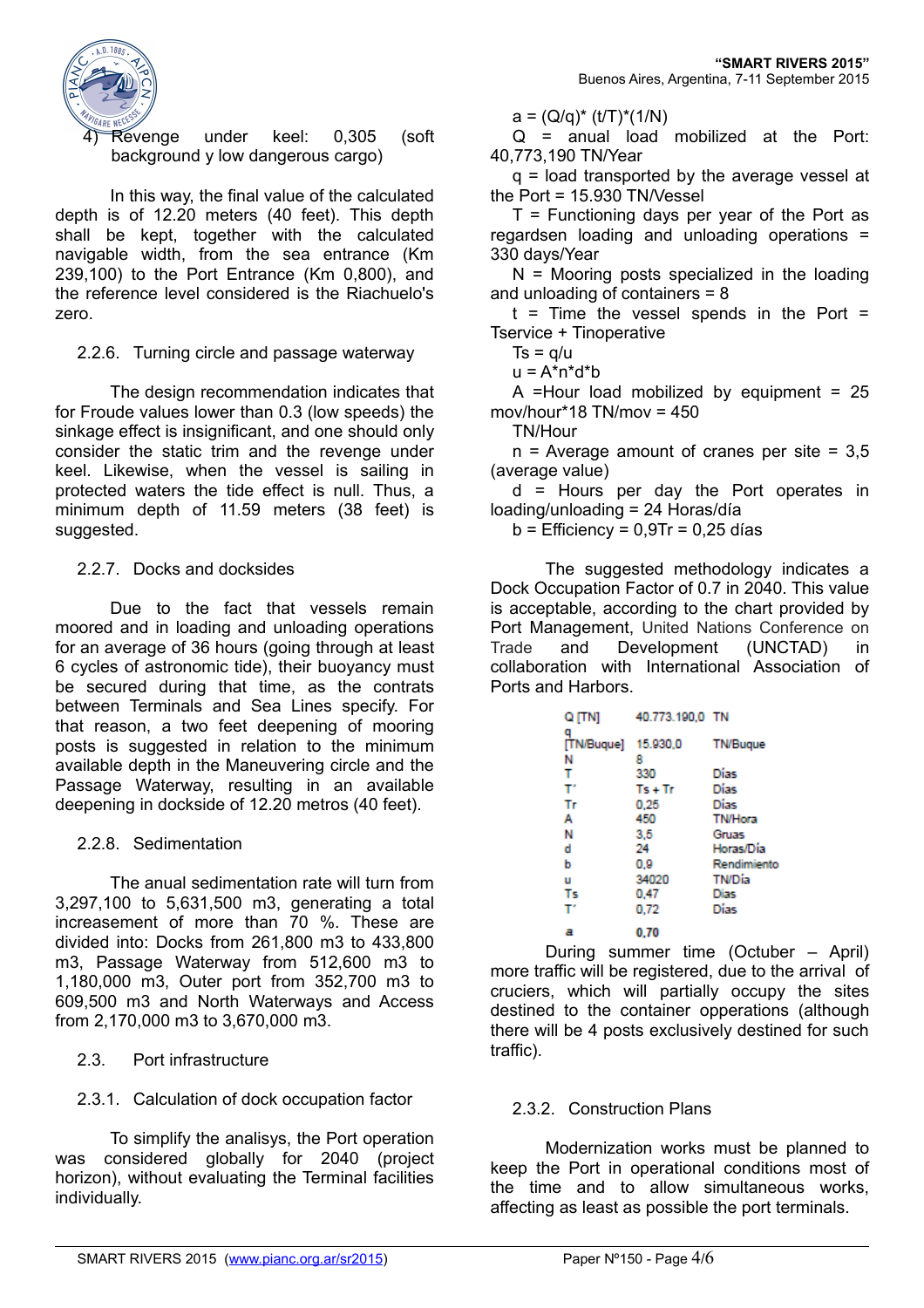

Figure 4. Actual Situation

Four work stages have been planned. In the first stages, it is the intention to build continuous docks of, at least, 400 meters. Later, the mooring posts will be uniform so as to have extensive lineal docks, filling docks to obtain container storage areas, gaining land by filling works, placing more larger cranes, reducing the shelter constructions so as to extend maneuvering limits, and dredging at a higher depth.



Figure 6. Stage 3

Likewise, it is planned that the Port Terminals improve and update their information and management systems, increasing the logistics efficiency.

**"SMART RIVERS 2015"** Buenos Aires, Argentina, 7-11 September 2015



Figure 5. Final Situation

#### 2.3.3. Triggers or milestones in works planning

1. Trigger between Stages 1 and 2: Arrival design vessels (365.5 m length and 51.20 m beam). Estimated from 2017 to 2019.

2. Trigger between Stages 2 and 3: Movement of 1,700,000 TEUs in Buenos Aires Port.

3. Trigger between Stages 3 y 4: Movement of 2,100,000 TEUs in Buenos Aires Port.

# 3. CONCLUSION

There is a clear tendency towards receiving a lower amount of vessels per year, but larger ones. Each of them transport more load, and it is required that Terminals address them in a shorter period of time (24/36 hours), which implies larger container depots areas and a strong investment on port equipments, being the first restriction to satisfy, i.e., on the one hand togenerate the widths and depths necessary to sail safely. On the other hand, to build new mooring posts for the presented large vessels. Finally, the creation of more extensive areas for stowage (port container depots), logistics and consolidation and deconsolidation of the load. Otherwise, the country will turn from a being a "hub" destination to a "feeder" one, of Brazil or Uruguay, losing control over business decisiontaking as regards sea transport.

This is a project to make navigable waterways fit the new vessel requirements and increase the surface for the operations and logistics necessary to address the new load.

Buenos Aires Port is the only one whose port authority is the National State, being a crucial tool for the country's logistics.